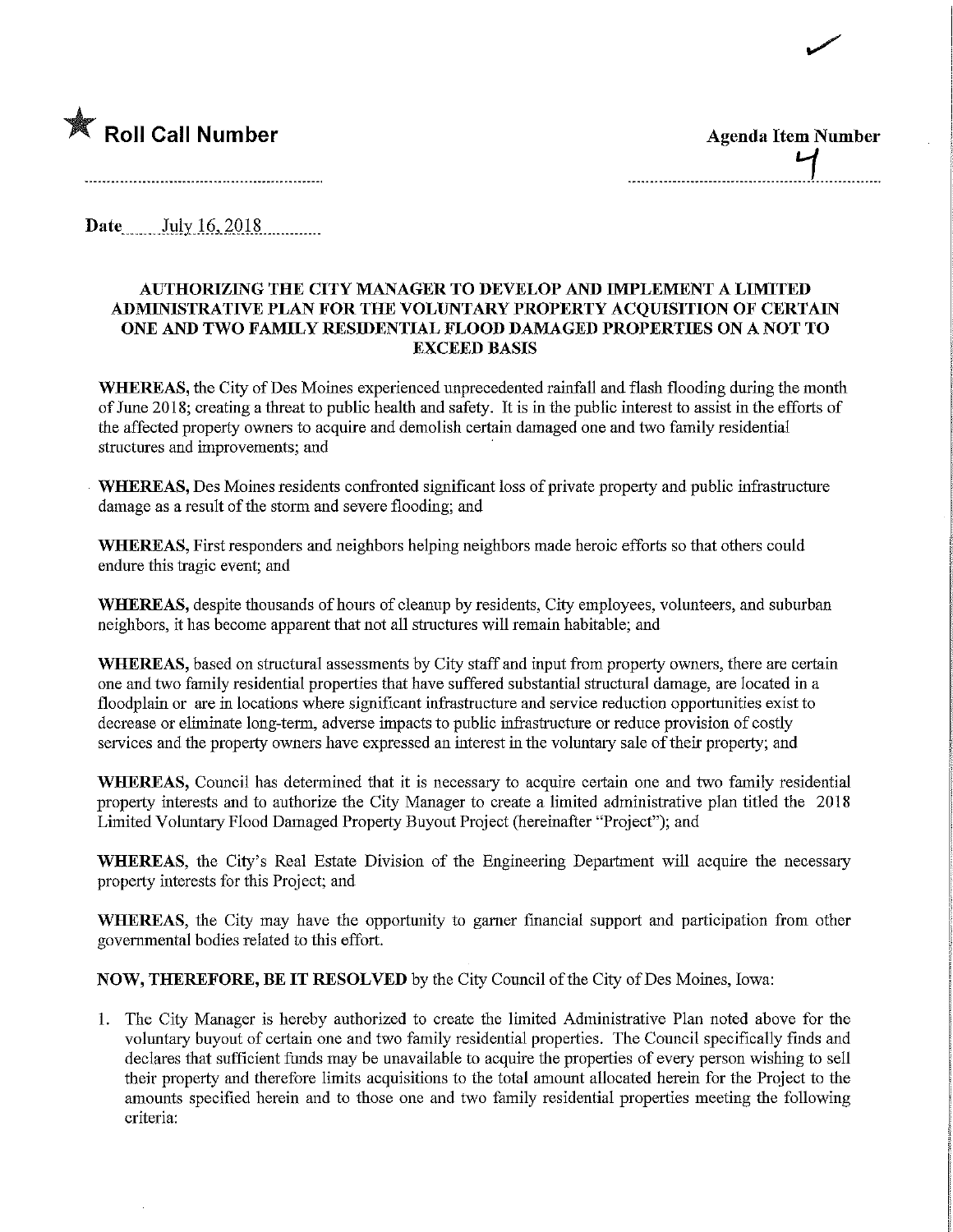

Roll Call Number Agenda Item Number Agenda Item Number

Date....\_.JulyJ.6,,2018,

- a. The property has sustained substantial structural damage making such structure uninhabitable as determined by the City Manager, or
- b. The property is in the regulatory flood plain (as determined by the Polk County 2018 Preliminary Flood Insurance Rate Maps), or
- c. The property is located where an opportunity exists to substantially reduce or eliminate adverse impacts to public infrastructure and reduce future flood risk exposure or eliminate the provision of public services as determined by the City Manager.

2. The properties will be acquired in accordance with the guidelines of the Administrative Plan as developed by the City Manager, with costs of acquisition for an individual property not exceeding one hundred ten percent (110%) of the Polk County Assessors' assessed value as of the date of this resolution or of the value prior to damage determined by a certified residential appraiser obtained by the owner and acceptable to the City Manager. The City Manager may increase the not to exceed amount for costs of acquisition in extraordinary circumstances pursuant to the guidelines of the Administrative Plan. Total costs of the limited Administrative Plan for acquisition and demolition shall not exceed \$6,500,000.

3. If the property owners agree to convey the property to the City in accordance with the Administrative Plan, the Finance Director is authorized and directed to issue checks m the amounts necessary to carry out these transactions and to pay any unforeseen additional costs certified by the Legal Department and the Engineering Department as consistent with the intent of this resolution and the Administrative Plan; the Real Estate Division Manager is authorized and directed to complete these transactions m accordance with standard real estate practices and state law requirements.

4. That the Real Estate Division of the Engineering Department is directed to obtain the Legal Department's review and approval of all closing documents prior to closing.